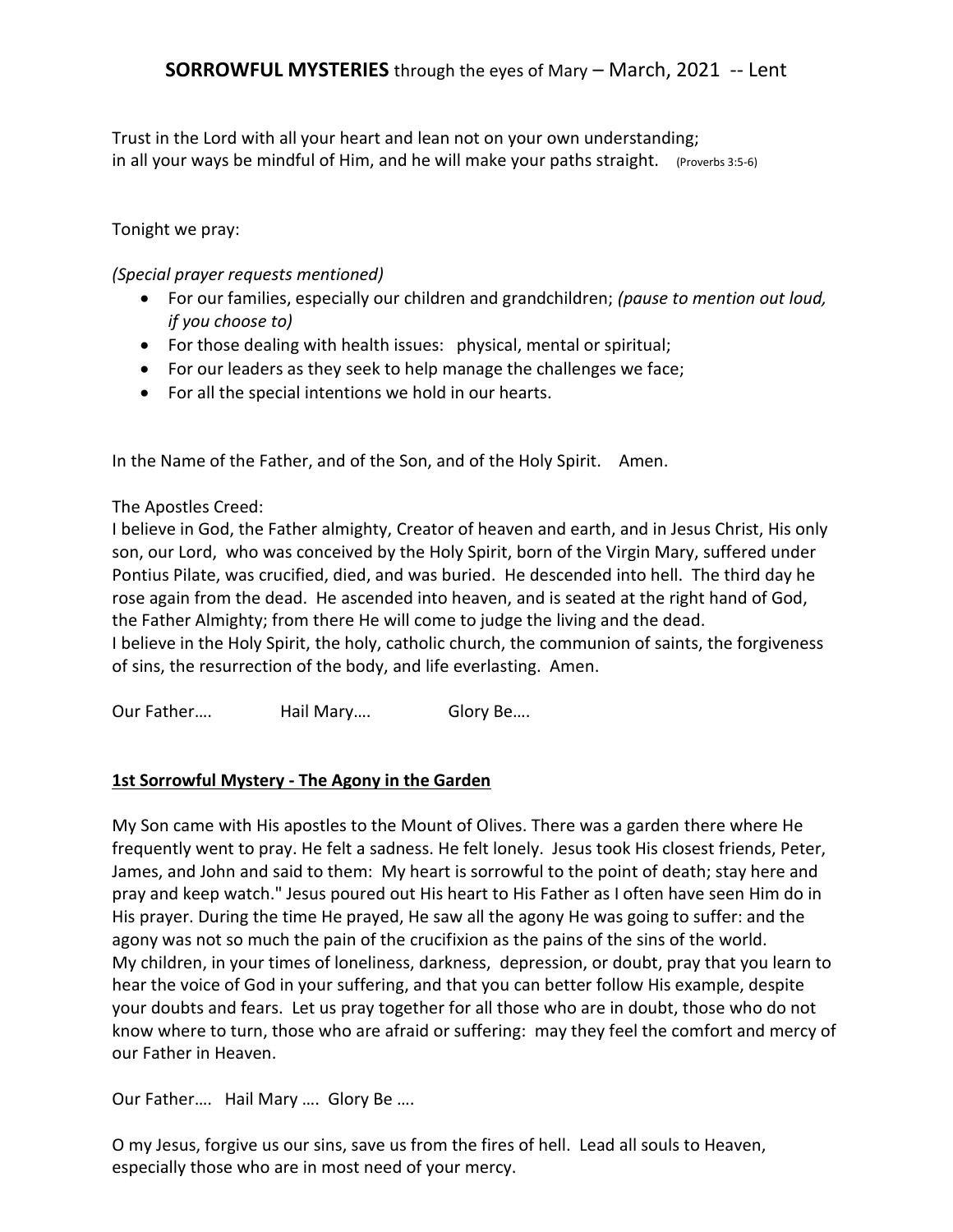# **2nd Sorrowful Mystery - The Scourging at the Pillar**

My Son was sent to Pilate after being judged by the Jewish authorities. I heard Pontius Pilate as he came out to talk to the crowd. He said: "I find no fault in this Man worthy of death; so I will have Him scourged." Pilate said this to placate the crowd because he knew my Son was innocent of all the accusations. Jesus received all this scourging for the love of you. My children, pray to the Father that He will heal the wounds of your heart so that you can pray with love. Ask the Father to teach you how to love the way my Son loves. Pray for those who are possessed by hatred, and for those who have an insatiable need to seek revenge. Let us pray together that they too will be liberated and healed by the stripes of my Son.

Our Father…. Hail Mary …. Glory Be ….

O my Jesus, forgive us our sins, save us from the fires of hell. Lead all souls to Heaven, especially those who are in most need of your mercy.

# **3rd Sorrowful Mystery - Jesus is Crowned with Thorns**

The governor's soldiers took Jesus with them into the praetorium, stripped Him and made Him wear a scarlet cloak; and having twisted some thorns into a crown, they put this on His head and placed a reed in His right hand. They knelt to Him and mocked Him saying, "Hail King of the Jews!" And they spat on Him and took the reed and struck Him on the head with it. When they had finished mocking Him, they led Him away to crucify Him.

More humiliation and cruelty piled on top of a savage beating. Jesus came into this world humbly to teach the way of salvation. My son endured the humiliation and mockery with love and tolerance. He forgave all of His tormenters; He saved all of mankind— past, present, and future —from the bondage of sin. We have but to follow in His path, to follow the model He presented to us.

My children, pray that you will humbly pursue Christ's path of love and tolerance toward those who might persecute or ridicule you; pray that you do not allow ridicule or embarrassment to ever deter you from Christ's way.

Our Father…. Hail Mary …. Glory Be ….

O my Jesus, forgive us our sins, save us from the fires of hell. Lead all souls to Heaven, especially those who are in most need of your mercy.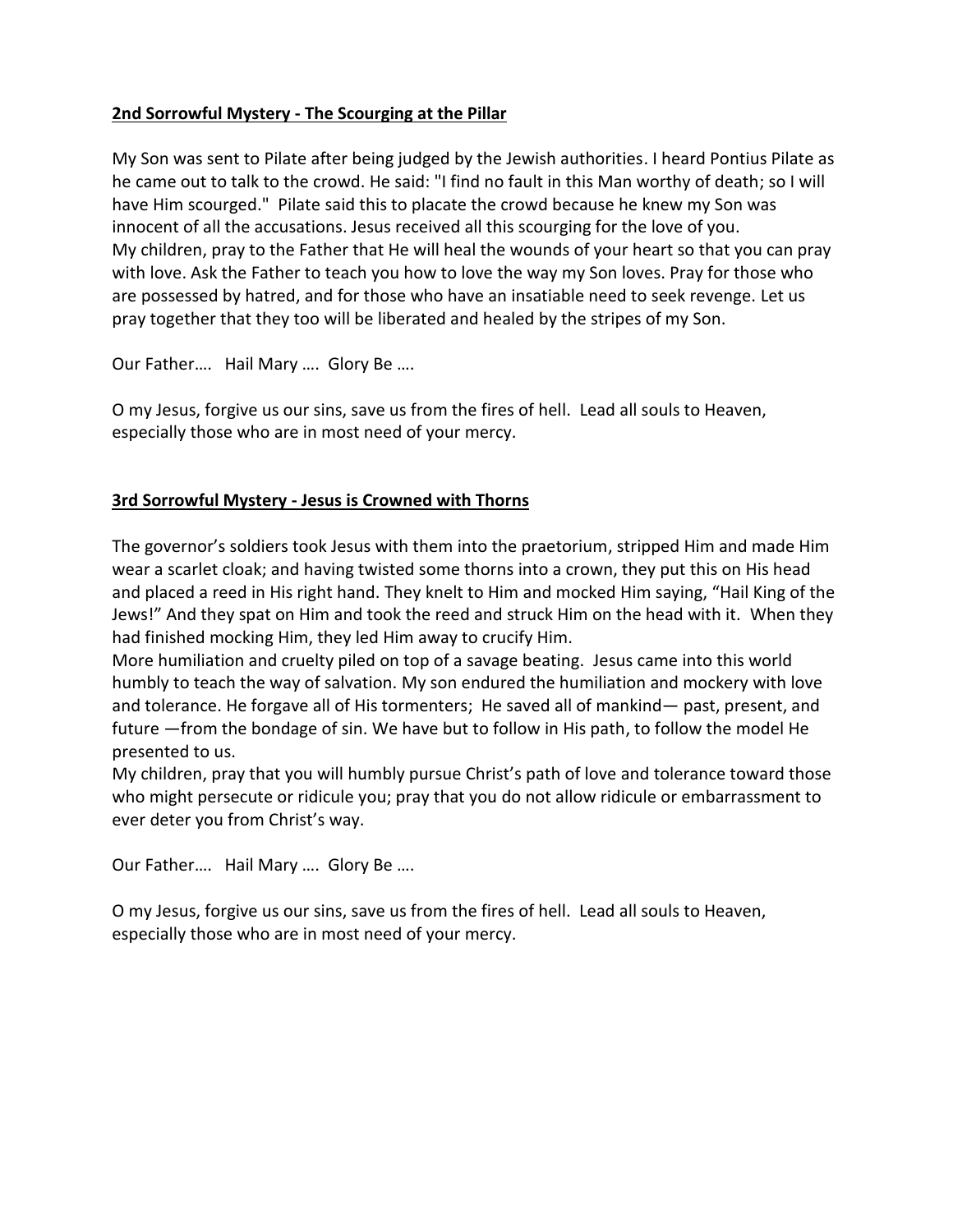# **4th Sorrowful Mystery - Jesus Carries His Cross**

Jesus was forced to carry His Cross to His own execution. After torture and humiliation beyond human comprehension, Jesus picked up His Cross and moved toward Calvary. He had a mission to complete. He experienced in that short period of time all the sin and evil in this world and now it was all in that Cross. He carried it to fulfill His Father's will and to save all mankind. He did it in this way so that we could see and never forget. He gave everything, and He did not despair. And when His human body could no longer endure the abuse, He fell, and Simon helped carry the cross. God worked through Simon for us to see that when we fall, we must not despair; that we must find God in others and accept help on the way to fulfilling God's will for us.

My children, pray for those who have burdens on their hearts. When the weight of their trials seems more than they can bear, pray that they will have the strength to carry their crosses, and that you might be Simon to them. May you carry your own crosses, knowing that Jesus is there to help you, and may your eyes be open to see Christ in those around you.

Our Father…. Hail Mary …. Glory Be ….

O my Jesus, forgive us our sins, save us from the fires of hell. Lead all souls to Heaven, especially those who are in most need of your mercy.

## **5th Sorrowful Mystery - The Crucifixion of our Lord**

The Crucifixion is the final and ultimate indignity inflicted upon Jesus. But even in death, caused by selfishness, pride, and lack of charity, Jesus loved us enough to finish what He came for. My son was tortured and humiliated, suffered, and died so that we would have everlasting life with the Father. His mind and His words were filled with forgiveness, love, and charity. He showed how abundant His mercy is. Jesus's crucifixion is not about despair—it is about hope. It is about what is possible in God.

My children, ask the Father to extend His salvation and forgiveness to your enemies. Pray for those who hurt you in any form; ask forgiveness for the hurts you may have caused. Come to the foot of the cross and there I will pray with you and for you that sins will be blotted out--that all will experience the redeeming power of my Son, Jesus.

I pray that I may follow Christ's example even in my most difficult times to become more Christlike and continue living in faith, hope and love.

Our Father…. Hail Mary …. Glory Be ….

O my Jesus, forgive us our sins, save us from the fires of hell. Lead all souls to Heaven, especially those who are in most need of your mercy.